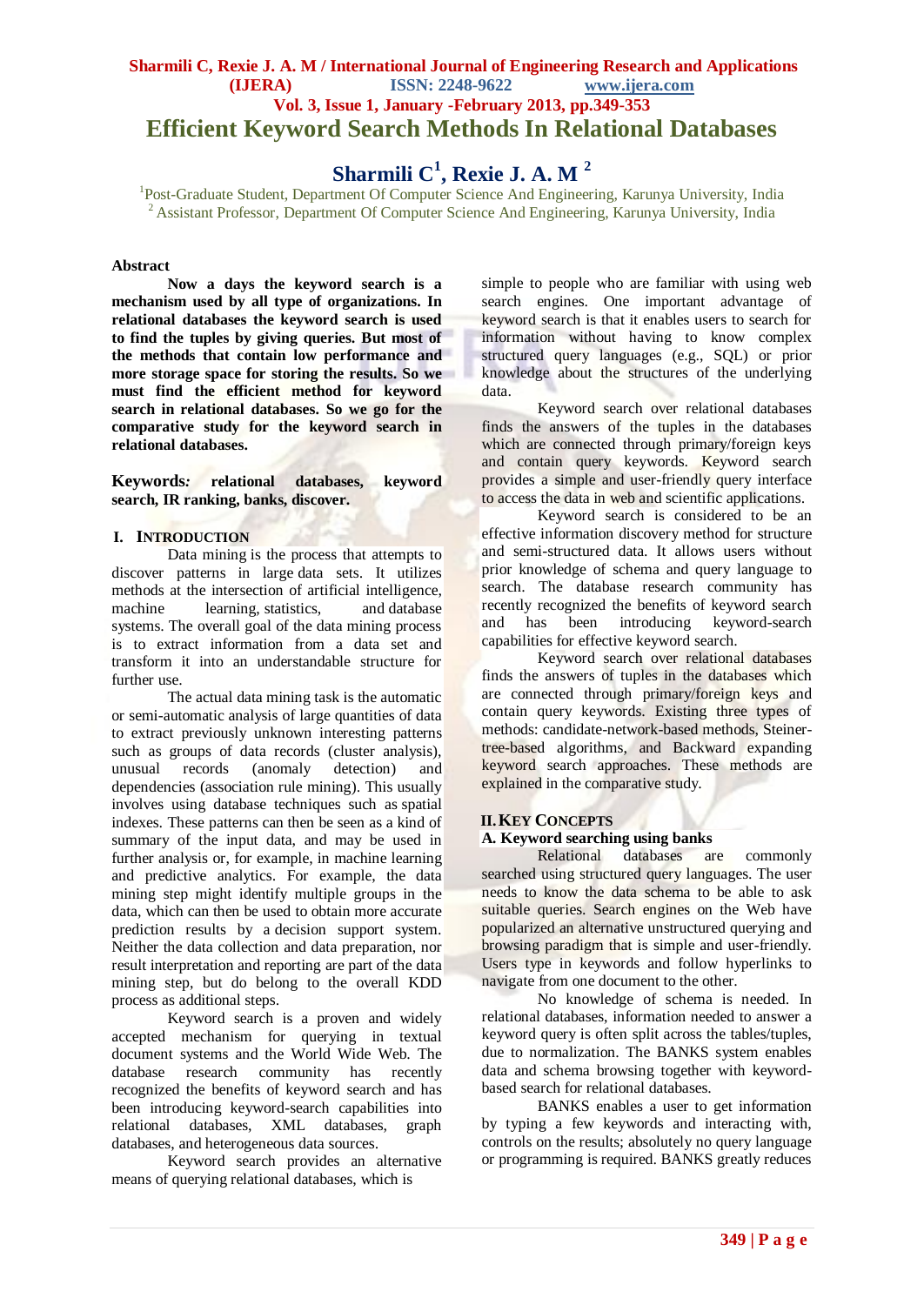the effort involved in publishing relational data on the Web and making it searchable.

#### **B***.* **Discover: keyword search in relational databases**

DISCOVER returns qualified joining networks of tuples, that is, sets of tuples that are associated because they join on their primary and foreign keys and collectively contain all the keywords of the query. DISCOVER proceeds in two steps. First the Candidate Network Generator generates all candidate networks of relations, that is, join expressions that generate the joining networks of tuples. Then the Plan Generator builds plans for the efficient evaluation of the set of candidate networks, exploiting the opportunities to reuse common sub expressions of the candidate networks. DISCOVER provides a simple interface where the user simply types the keywords as would do on a search engine.

According to DISCOVER, an association exists between two keywords if they are contained in two associated tuples, i.e., two tuples that join through foreign key to primary key relationships, which potentially involve more tuples. As the amount of information stored in databases increases, so does the need for efficient information discovery. Keyword search enables information discovery without requiring from the user to know the schema of the database.

#### **C. IR Ranking**

With the amount of available text data in relational databases growing rapidly, the need for ordinary users to search such information is dramatically increasing. Even though the major RDBMSs have provided full-text search capabilities, they still require users to have knowledge of the database schemas and use a structured query language to search information.

This search model is complicated for most ordinary users. Inspired by the big success of information retrieval (IR) style keyword search on the web, keyword search in relational databases has recently emerged as a new research topic.

The differences between text databases and relational databases result in three new challenges: (1) Answers needed by users are not limited to individual tuples, but results assembled from joining tuples from multiple tables are used to form answers in the form of tuple trees. (2) A single score for each answer (i.e. a tuple tree) is needed to estimate its relevance to a given query. These scores are used to rank the most relevant answers as high as possible. (3) Relational databases have much richer structures than text databases. Existing IR strategies are inadequate in ranking relational outputs. In this paper, we propose a novel IR ranking strategy for effective keyword search.

## **III. COMPARATIVE STUDY**

This section includes a study on some of the algorithm that searches the tuples from the database but it not efficient in their performance.

### **A. Backward expanding search**

Backward Expanding Search algorithm offers a heuristic solution for incremental computing query results. Assume that the graph fits in memory. This is not unreasonable, even for moderately large databases, because the in-memory node representation need not store any attribute of the corresponding tuple other than the RID. The only other in-memory structure is an index to map RIDs to the graph nodes. Indices to map keywords to RIDs can be disk resident. As a result the graphs of even large databases with millions of nodes and edges can fit in modest amounts of memory. BANKS models tuples as nodes in a graph, connected by links induced by foreign key and other relationships. Answers to a query are modeled as rooted trees connecting tuples that match individual keywords in the query. Answers are ranked using a notion of proximity coupled with a notion of prestige of nodes based on inlinks, similar to techniques developed for Web search. It presents an efficient heuristic algorithm for finding and ranking query results.

## **B. Candidate Network Generator**

The Candidate Network Generator inputs the set of keywords  $k1, \ldots, km$ , the non-empty tuple sets  $R_{ki}$  and the maximum candidate networks' size *T* and outputs a complete and non-redundant set of candidate networks. The key challenge is to avoid the generation of redundant joining networks of tuple sets. The solution to this problem requires an analysis of the conditions that force a joining network of tuples to be non-minimal the condition for the totality of the network is straightforward.

As the amount of information stored in databases increases, so does the need for efficient information discovery. Keyword search enables information discovery without requiring from the user to know the schema of the database, SQL or some QBE-like interface, and the roles of the various entities and terms used in the query. In DISCOVER databases that do not require knowledge of the database schema or of a querying language, DISCOVER is a system that performs keyword search in relational databases. It proceeds in three steps. First it generates the smallest set of candidate networks. Then the greedy algorithm creates a near-optimal execution plan to evaluate the set of candidate networks. Finally, the execution plan is executed by the DBMS.

## **C. Steiner-tree-based search**

A relational database can be modeled as a database graph  $G = (V, E)$  such that there is a one-toone mapping between a tuple in the database and a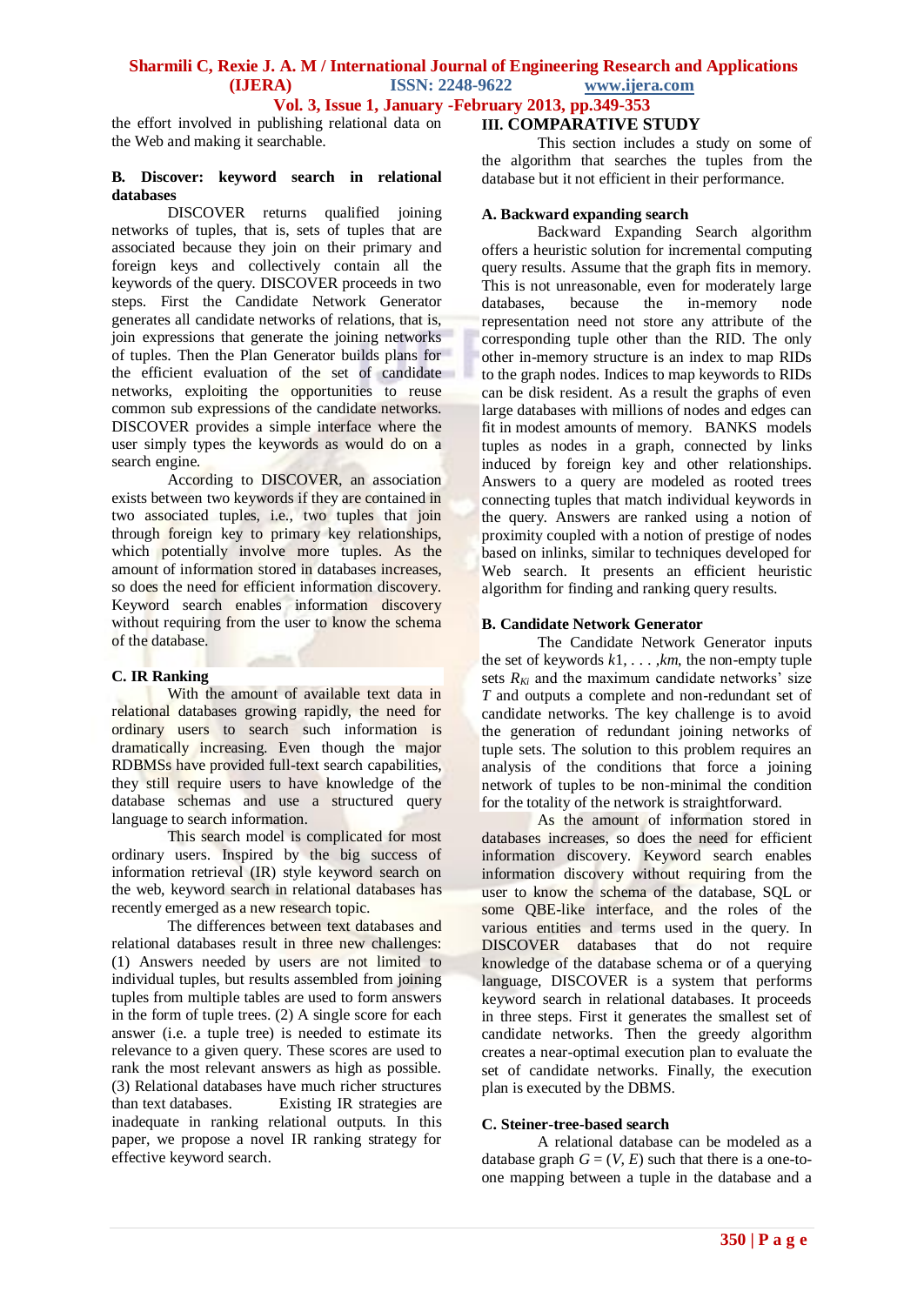node in *V*. *G* can be considered as a directed graph with two a edge: a forward edge  $(u, v) \in E$  iff there is a foreign key from *u* to *v*, and a back edge (*v, u*) iff  $(u, v)$  is a forward edge in  $E$ . An edge  $(u, v)$ indicates a close relationship between tuples *u* and *v*  (i.e., they can be directly joined together), and the introduction of two edge types allows differentiating the importance of *u* to *v* and vice versa. When such separation is not necessary for some applications, *G*  becomes an undirected graph.

To support keyword search over relational data, *G* is typically modeled as a weighted graph, with a node weight  $\omega(v)$  to represent the "prestige" level of each node  $v \in V$  and an edge weight  $\omega(u, v)$ for each edge in *E* to represent the strength of the closeness relationship between the two tuples.

Most of existing methods of keyword search over relational databases find the Steiner trees composed of relevant tuples as the answers. They identify the Steiner trees by discovering the rich structural relationships between tuples, and neglect the fact that such structural relationships can be precomputed and indexed. Tuple units that are composed of most relevant tuples are proposed to address this problem. Tuple units can be precomputed and indexed. Existing methods identify a single tuple unit to answer keyword queries. They, however, may involve false negatives as in many cases a single tuple unit cannot answer a keyword query. Instead, multiple tuple units should be integrated to answer keyword queries.

To address this problem, in this paper, we study how to integrate multiple related tuple units to effectively answer keyword queries. It devises novel indices and incorporates the structural relationships between different tuple units into the indices. It uses the indices to efficiently and progressively identify the *top*-*k* relevant answers. It have implemented our method in real database systems, and the experimental results show that our approach achieves high search efficiency and accuracy, and outperforms state-of-the-art methods significantly.

#### **D. Joined Tuple Tree Algorithm**

In this paper, it describes the effectiveness and the efficiency issues of answering top-k keyword query in relational database systems. They propose a new ranking formula by adapting existing IR techniques based on a natural notion of virtual document. Compared with previous approaches, our new ranking method is simple yet effective, and agrees with human perceptions. It has conducted extensive experiments on large-scale real databases using two popular RDBMSs.

It focuses on the problem of supporting effective and efficient top-k keyword search in relational databases. While many RDBMSs support full-text search, they only allow retrieving relevant tuples from within the same relation.

A unique feature of keyword search over RDBMSs is that search results are often assembled from relevant tuples in several relations such that they are inter-connected and collectively be relevant to the keyword query [1], [3]. Supporting such feature has a number of advantages. Firstly, data may have to be split and stored in different relations due to database normalization requirement. Such data will not be returned if keyword search is limited to only single relations. Secondly, it lowers the barrier for casual users to search databases, as it does not require users to have knowledge about

Query languages and database schema. Thirdly, it helps to reveal interesting or unexpected relationships among entities [19]. Lastly, for websites with database back-ends, it provides a more flexible search method than the existing solution that uses a fixed set of pre-built template queries.

## **E. Tastier Approach**

In this paper the proposed a novel approach to keyword search in the relational world, called Tastier. A Tastier system can bring instant gratification to users by supporting type-ahead search, which finds answers "on the fly" as the user types in query keywords.

A main challenge is how to achieve a high interactive speed for large amounts of data in multiple tables, so that a query can be answered efficiently within milliseconds. It proposes efficient index structures and algorithms for finding relevant answers on-the-fly by joining tuples in the database. It devises a partition-based method to improve query performance by grouping relevant tuples and pruning irrelevant tuples efficiently. It also develops a technique to answer a query efficiently by predicting highly relevant complete queries for the user. It has conducted a thorough experimental evaluation of the proposed techniques on real data sets to demonstrate the efficiency and practicality of this new search paradigm.

## **IV. FUTURE RESEARCH DIRECTIONS**

Emphasize on the efficiency and effectiveness of keyword search over relational databases by shortening and indexing tuples in the fundamental relational databases. It proposes the concept of tuple units to effectively answer keyword queries. It generates and materializes the tuple units, which are composed of relevant tuples connected by primary foreign- key relationships. They identify the most relevant and meaningful tuple units to answer keyword queries. Moreover, they examine the techniques of indexing and ranking to enhance the search efficiency and search accuracy.

A tuple unit is a set of highly relevant tuples which contain query keywords. Moreover tuple units can be precomputed and indexed, and it can use the indexed tuple units to efficiently answer a keyword query.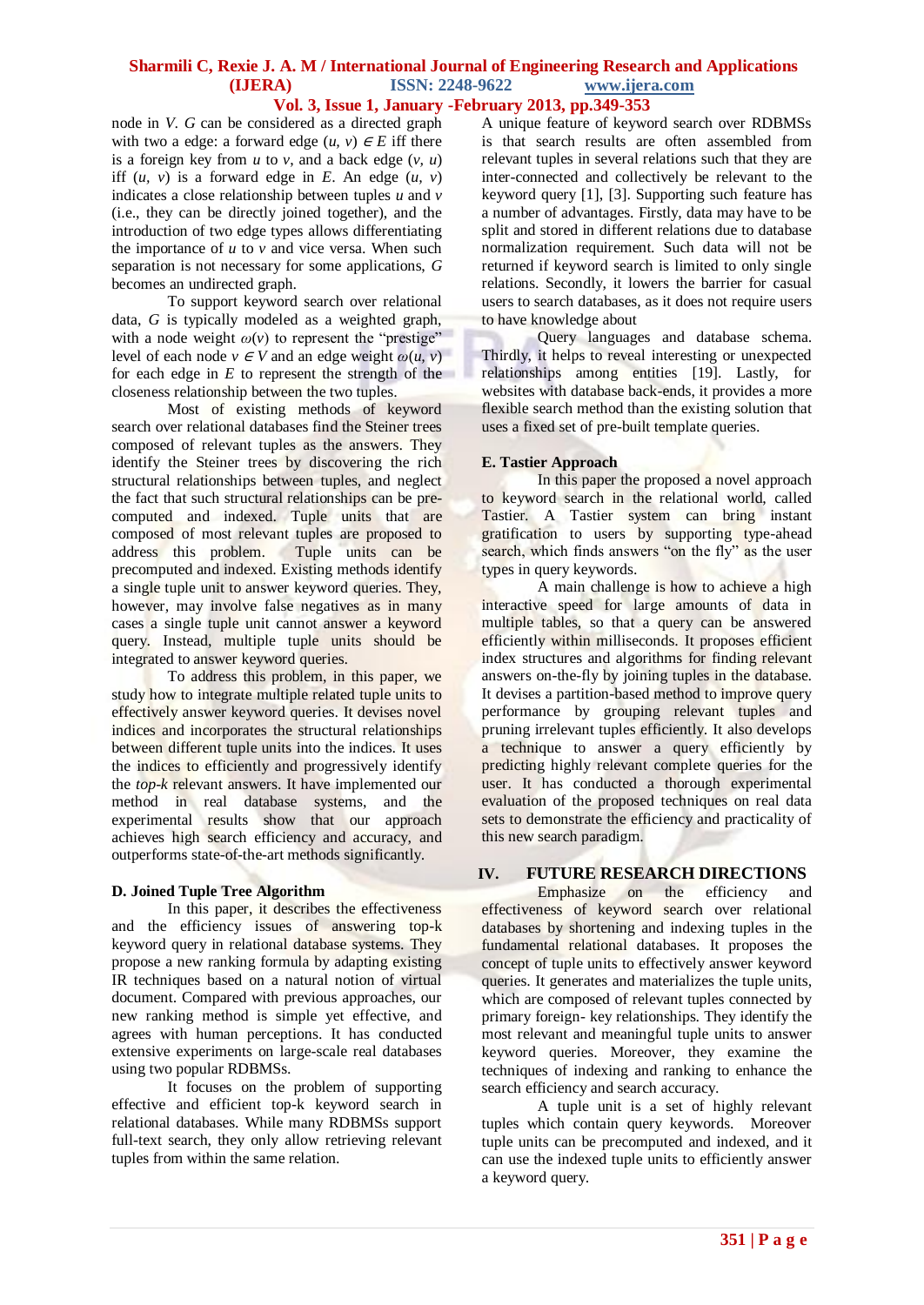Propose a structure-aware index based method to integrate multiple related tuple units to effectively answer keyword queries. It discovers the structural relationships between different tuple units and stores them into structure-aware indices, and progressively finds the top-k answers using such indices. Propose a novel method, namely Saint (Structure-Aware INdexing for finding and ranking Tuple units), to answer keyword queries over relational databases.

Devise two structure-aware indexes, singlekeyword based structure-aware index (SKSA-Index) and keyword-pair based structure-aware index (KPSA-Index), to capture structural relationships between tuple units. We use the indexes to on-thefly integrate multiple tuple units to answer a keyword query.

Keyword query  $K=(k1; k2; \ldots; kn)$  and a relational database, first identify the tuple units with the top-k highest scores (using the scoring function SCORE(K,u)). Then, construct the subtrees which are rooted at each identified tuple unit and contain the paths from the tuple unit to the corresponding pivotal tuple units for each keyword.

Finally, take the subtrees as the answers. Note that the subtree is composed of multiple highly relevant tuple units. Indexing in keyword search is used to find the keywords in the tuples in an efficient manner.

To efficiently retrieve IR scores, propose a single keyword- based structure-aware index, called SKSA-Index, which is similar to the traditional inverted index. The entries of SKSA-Index are also the keywords that are contained in the underlying database.

Different from inverted indexes which only maintain the tuple units that directly contain the keyword, each entry of SKSA-Index preserves the tuple units that directly or indirectly contain the keyword in the form of a triple <TupleUnit, Score, TupleUnitLists>, where the Score is the assigned score of the keyword in the tuple unit TupleUnit, and TupleUnitLists preserves the tuple unit lists from Unit to the corresponding pivotaltupleunits, which can be obtained from the pivotal tuple unit matrix.

The tuple units are sorted by the corresponding scores in descending order. Most importantly, SKSA-Index captures the rich structural relationships, as each entry preserves the paths from a given tuple unit to the corresponding pivotal tuple unit and also keeps the structure-aware scores of tuple units indirectly or directly containing keywords.

## **V.CONCLUSION**

The above comparative study algorithm are not efficient because of the disadvantages. These algorithms needed more space for storing the information and it also complex for finding the tuples from the relational database.

The problem of effective keyword search over relational databases is the major issue in the databases. Here proposes to integrate multiple relevant tuple units to effectively answer keyword queries.

It is devised two novel structure-aware indexes, SKSA-Index and KPSA-Index, which incorporate the structural relationships between tuple units and the textual relevancy between input keywords into the indexes. It is suggested a novel ranking mechanism by taking into consideration both the textual relevancy in IR literature and the structural compactness of tuple units from the DB viewpoint.

#### **REFERENCES**

- [1] Jianhua Feng, Guoliang Li, and Jianyong Wang, "Finding Top-k Answers in Keyword Search over Relational Databases Using Tuple Units" IEEE Transactions On Knowledge And Data Engineering, Vol. 23, No. 12, December 2011.
- [2] Balmin.A., Hristidis.V., Papakonstantinou.Y. (2004) "Objectrank: Authority-Based Keyword Search in Databases," Int'l Conf. Very Large Data Bases (VLDB), 564-575.
- [3] Bhalotia.G., Hulgeri.A., Nakhe.C., Chakrabarti.S., and Sudarshan.S. (2002) "Keyword Searching and Browsing in Databases Using Banks," Int'l Conf. Data Eng. (ICDE), 431-440.
- [4] Ding.B et al. (2007) "Finding Top-k Min-Cost Connected Trees in Databases," IEEE Int'l Conf. Data Eng. (ICDE).
- [5] Feng.J., Li.G., Wang.J, and Zhou.L. (2010) "Finding and Ranking Compact Connected Trees for Effective Keyword Proximity Search in XML Documents," Information Systems, vol. 35, no. 2, 186-203.
- [6] He.H., Wang.H., Yang.J., and Yu.P. (2007) "Blinks: Ranked Keyword Searches on Graphs," ACM SIGMOD Int'l Conf. Management of Data.
- [7] Hristidis.V., and Papakonstantinou.Y. (2002a) "Discover: Keyword Search in Relational Databases," Int'l Conf. Very Large Data Bases (VLDB), 670-681.
- [8] Li.G., Ji.S., Li.C., and Feng.J. (2009a) Type-Ahead Search on Relational Data: A Tastier Approach," SIGMOD Int'l Conf. Management of Data, 695-706.
- [9] Li.G., Ooi B.C., Feng.J., Wang.J., and Zhou.L. (2008b) "Ease: An Effective 3-in-1 Keyword Search Method for Unstructured, Semi-Structured and Structured Data," ACM SIGMOD Int'l Conf. Management of Data, 903-914.